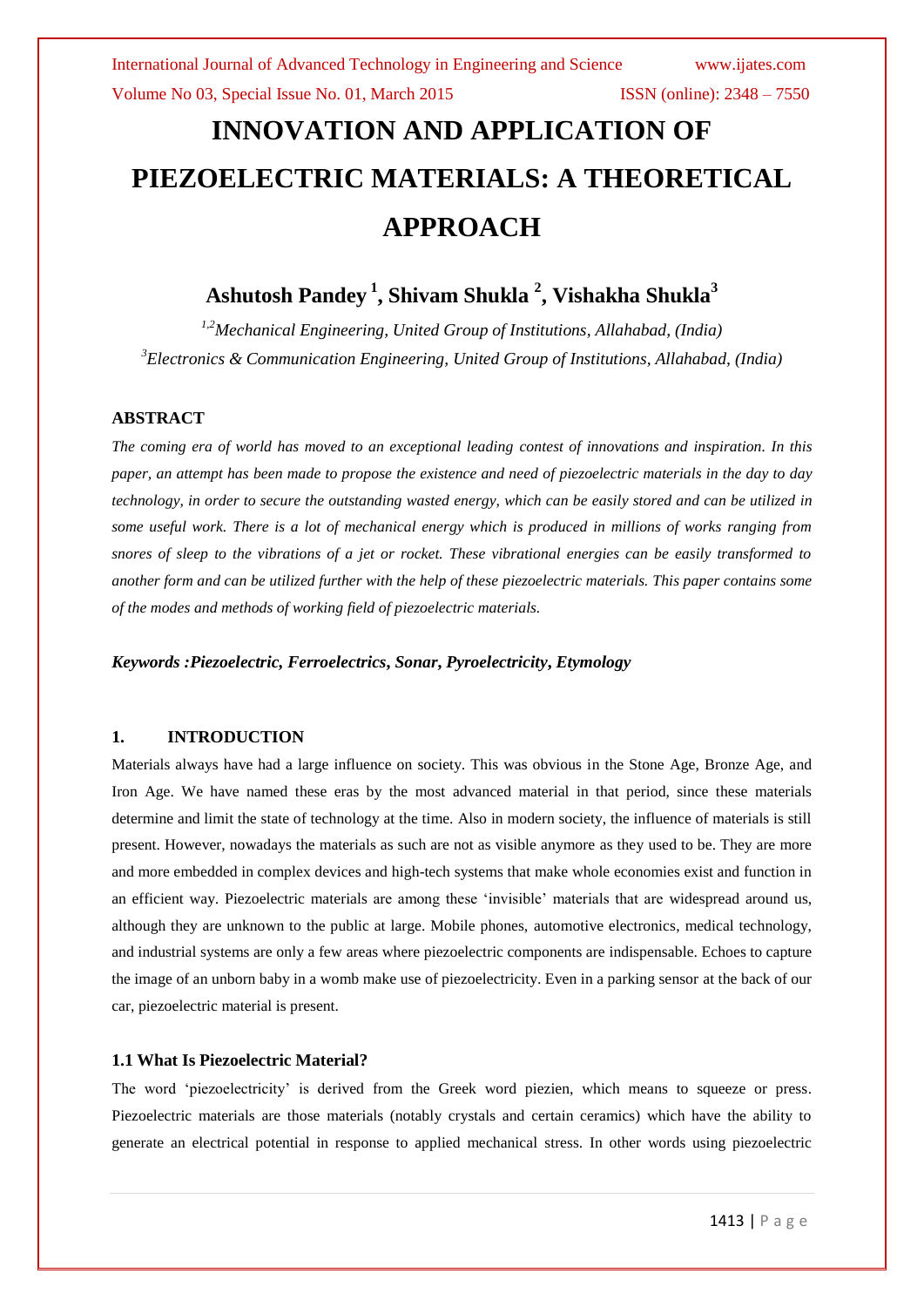# International Journal of Advanced Technology in Engineering and Science www.ijates.com Volume No 03, Special Issue No. 01, March 2015 ISSN (online): 2348 – 7550 materials mechanical energy can be converted into kinetic energy and vice-versa, and the phenomenon used in it

is called piezoelectricity or piezoelectric effect.



**Fig. 1 Piezoelectric Effect**

## **1.2 How Piezoelectric Materials Work**

A piezoelectric material is made up of both positively and negatively charged particles arranged in such a way that all the positively and negatively charged particles are grouped about the same central point. If two opposite faces of a crystal are placed under pressure, the crystals can be slightly flattened and distorted and the charged particles moving up the crystals are pushed together and spread out sideways. The change is such that the average position of negative charge particles shifts slightly with respect to the same of positive charge particles. This means there is separation of positive and negative charges, which caused a potential difference between two faces crystal. The output voltage and power is directly proportional to the pressure applied. The output voltage is in mill volts and the output power is in microwatts. So for achieving bigger voltages crystals can be achieved in cascading manner.

By planting piezoelectric materials in place where vibrations are frequently placed, like, shoes, sidewalls, floors, mobile or laptop key boards, lathe and other machine tools, the power can be harvested and can be used in charging mobile phones, laptops etc.



a) Random orientation of polar b) Polarization in DC electric field







**Fig. 2 Phenomenon of Piezoelectricity**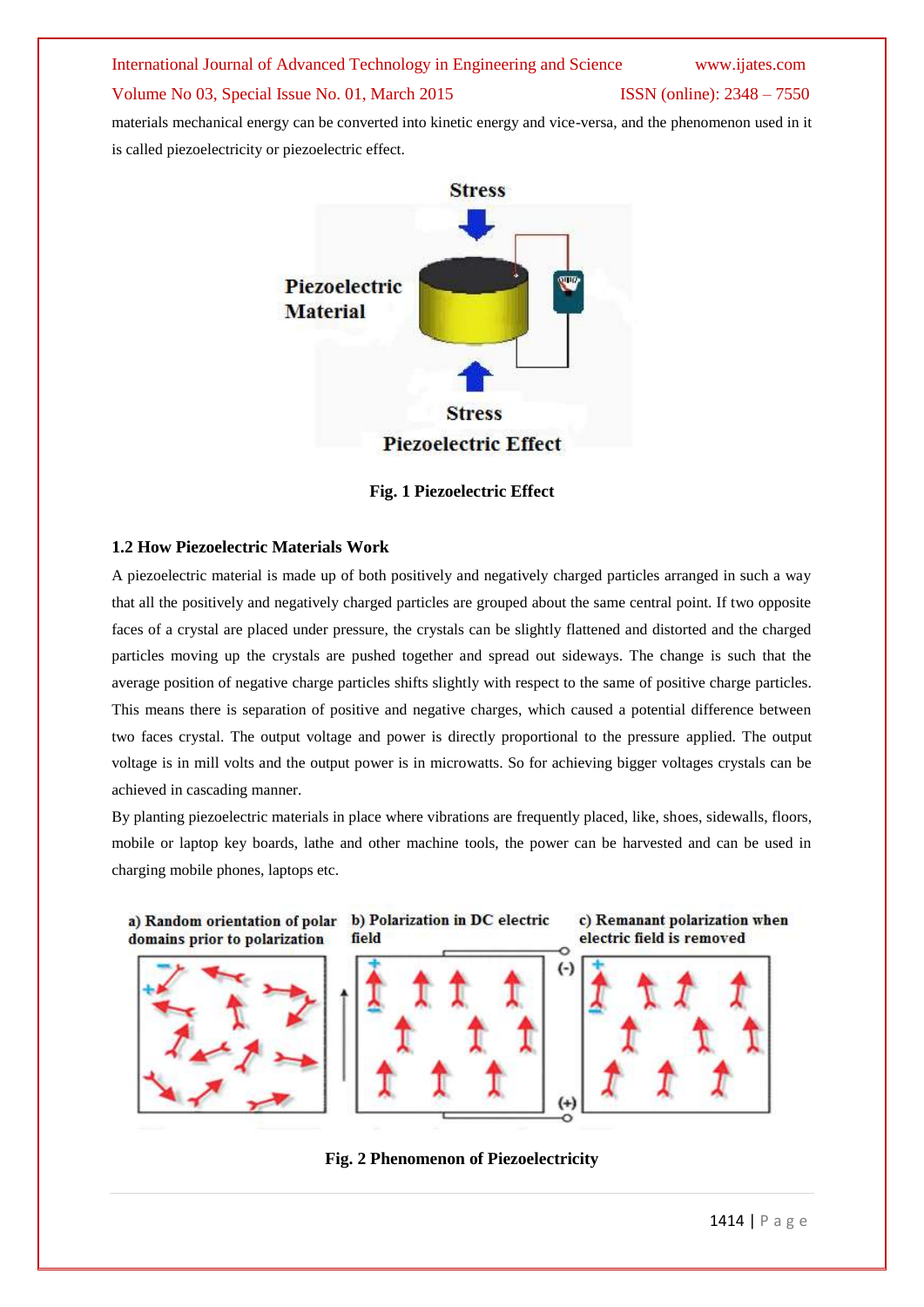

**Fig. 3 Effect of Polarization**

The material has the ability to convert mechanical energy into electric energy and vice versa.

The direct piezoelectric effect is when these materials are subjected to mechanical stress; generate an electric charge proportional to that stress.

The inverse piezoelectric effect is that these materials become strained when an electric fields applied, the strain again being proportional to the applied field. Clever use of piezoelectric materials enables the realization of a wide variety of technical functions.

#### **1.3 Where Piezoelectric Materials Do Exist**

Piezoelectric materials fall under the category of active materials which also includes magnetostructive materials, shape memory alloys, magneto neo logical and electro neo logical fluids and ionic polymers.

The major advantages of these materials are their compactness, lightweight, low power consumptions, case of integration into critical structural areas, case of activation through electrical signals, higher operating frequency and low cost. They are light weight robust inexpensive and come in variety of forms ranging from thin rectangular patches to complex shapes used in MEMS fabrication.

#### **1.4 Practical Application And Scope**

The phenomenon of materials that can convert mechanical energy into electric energy – and vice versa – carried out for several practical applications by means of discovering new piezoelectric materials and to develop new devices. In the present era piezoelectric materials has find its use in a vast range of applications as like mentioned:

#### **(i) Conventional Machining.**

Piezoelectric-materials are very suitable materials because of their:

- a) High frequency band width (up to3 kHz range).
- b) High dynamic stiffness  $(>100 \text{ N/mm})$ .
- c) Compact size and ability to produce high forces (>10 N).

Used in micro machining operations like diamond turning, ring type stack actuators 25mm Outer diameter, 20mm long and 2 high long width capacitance sensors were responsible for measuring the motion of total relative to arm and a base surface.

Machining sinusoidal grid surface used a piezoelectric tube actuator with a band width of several nanometres.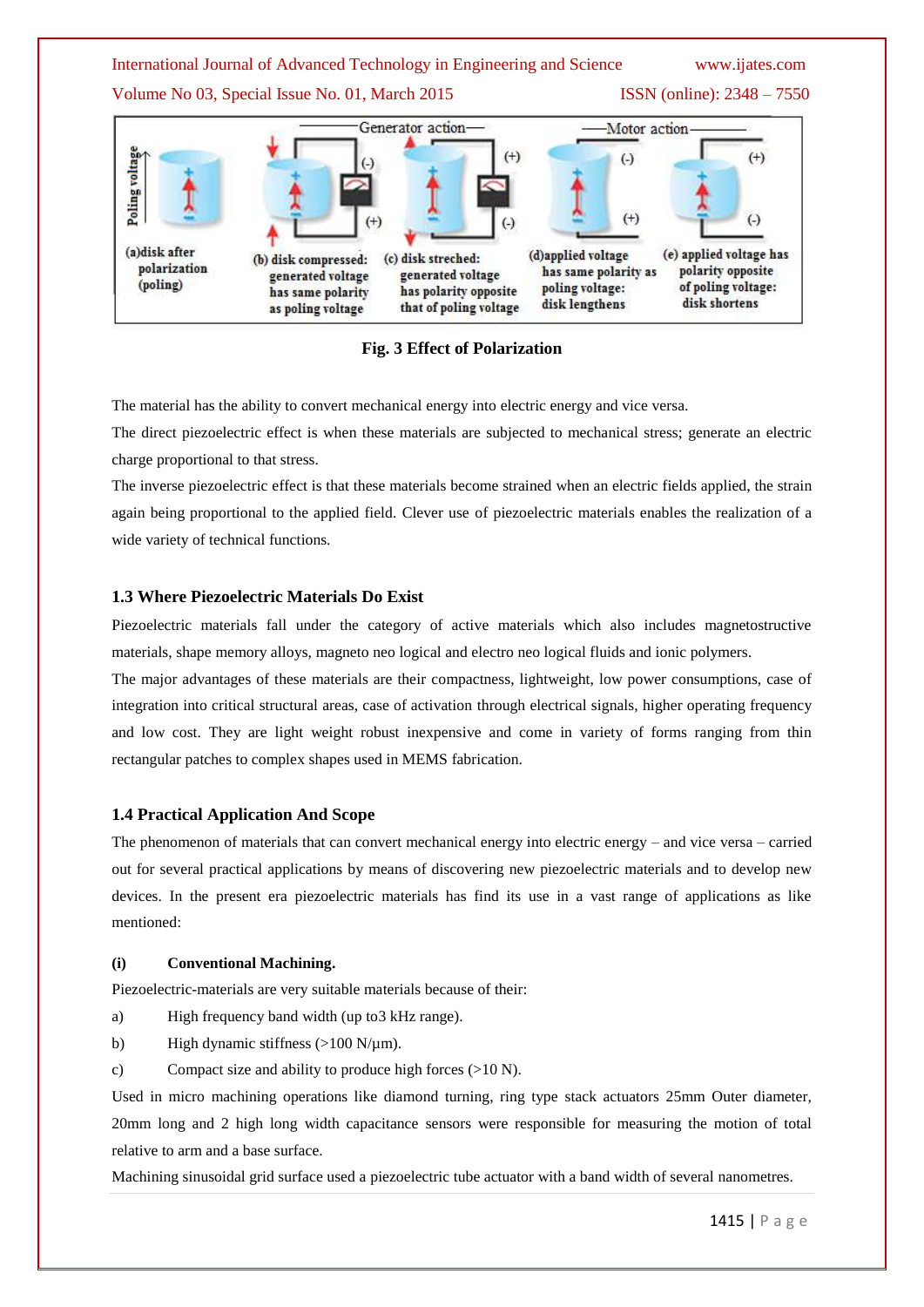# International Journal of Advanced Technology in Engineering and Science www.ijates.com Volume No 03, Special Issue No. 01, March 2015 ISSN (online): 2348 – 7550

#### **(ii) Ultrasonic Assisted Machining**

In ultrasonic assisted machining- used as ultrasonic vibration generator to provide efficient vibration to the total assembly because they can easily convert high frequency electrical energy into mechanical vibrations.

#### **(iii) Active and Passive Vibration Control**

Among the several source of vibrations the suppuration chatter has been extensively investigated by many researchers. Chatters are self exited vibrations caused by modulation of cutting forces to change in uncut chip thickness. These vibrations are smaller in magnitude and higher in frequency than those typically found in other mechanical systems.

#### **(iv) Wave Energy Converter through Piezoelectric Polymers**

The capability of harvesting electrical energy from mechanical vibrations in a dynamic environment through piezoelectric transducers has been the topic of discussions for many years. Unused power exists in various forms such as vibrations, flowing water, wind, human motion and shock waves. Recent developments over global warming have renewed interest in the ocean energy conversion. The exploitation is heavily supported by the EU. Effective systems for high energy production are based, for example, on overtopping and oscillating water column systems. This note is part of a study that investigates alternative methods, and in particular a device that is based on the piezoelectric effect. Such effect has been mainly used in relation with low consumption systems like portable electronic devices such as mp3 players, mobile phones, GPS receivers or sensors of remote sensing systems or transmitters which are conventionally powered by batteries.

The advantage of a piezoelectric power supply is that it is ecological, embedded, and it does not need any maintenance. In this study we used piezoelectric polymers (PVDF) to convert ocean wave energy into electrical power. Due to viscous and fluid pressure exerted by the wave movement, the system is bending. The resulting undulating motion of the system resembles like the movement of a sea plant in the ocean ground. The capacity to sustain a high strain (3%) and to generate mill watts to many watts depending on the mechanical system makes piezoelectric polymer an interesting material in ocean energy and harvesting devices

#### **II RECENT INNOVATIONS IN PIEZOELECTRIC MATERIALS**

- 1. In piezoelectric inertia actuator acting as attuned vibrational observer to suppress chatter in tuning.
- 2. Force and torque sensors generally employ sensing that converts the applied force as torsional load into deformation of an element piezoelectric crystal has wider scope in this field.
- 3. Used in force transducers consist of the structure which deforms under the force, offer considerably high frequency response and long term stability.
- 4. In combined tool dynamometer to study the dynamic and static loading of tool. Strain gauge measures the static force and piezoelectric strips measure the dynamic force.
- 5. These days" magnetostructive devices are being more popular for measurement purpose. But it is for torque and force measurement in rotating shaft because there is no direct contact required to structure surface.
- 6. Piezoelectric sensors technology is particularly suitable for measuring acoustic emission, in machining process. For this a piezoelectric thin film sensor is deposited on a shim and located between cutting tool inserts and tool holder.